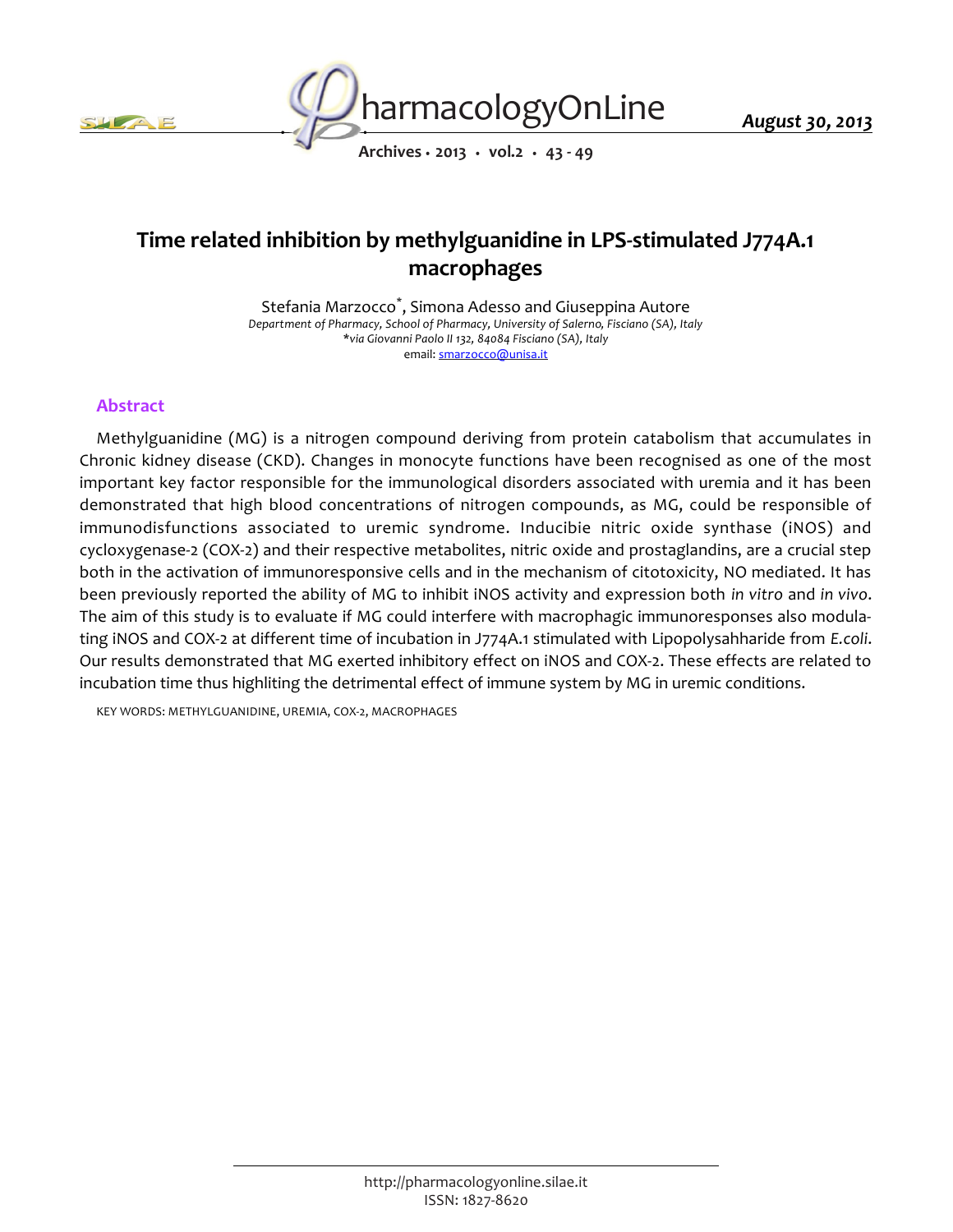# *Introduction*

*Guanidino compounds are a large group of structural metabolites of L-arginine. Among them are well-known uremic retention solutes as methylguanidine (MG). More than 50 years ago, Mason et al. [l] first suggested that MG was an uremic toxin and subsequent studies showed that MG is elevated in uraemia and that it is toxic [2, 3]. Chronic kidney disease (CKD) progression leads to the dysfunction of multiple organs with clinical features constituting the uremic syndrome that, despite pharmacological and dialytic treatment remains associated with multiple complications [4-6]. This syndrome is attributed to the progressive retention of a large number of compounds called uremic toxins, as MG, that under normal conditions are excreted by healthy kidneys but accumulates in CKD patients and are harmful effects in various physiological functions [4, 5]. The development of CKD is associated with a significant increase in all-cause mortality [7, 8]. The main factors responsible for the increased risk of morbidity and mortality in patients with CKD are cardiovascular dysfunctions and infections, both linked to changes in immune responses [9, 10]. In uraemia, a diminished immune defence contributes to the high prevalence of infections, whereas pre-activation and priming of immune cells leads to inflammation and consequently to cardiovascular disease. We have previously reported the proapoptotic effect of MG on hydrogen peroxidetreated astrocytes [11] and its ability to inhibit, both in vitro and in vivo, the inflammatory response [12- 15]. In this study we report the effect of MG on important pro-inflammatory enzymes as the inducible isoform of nitric oxide synthase (iNOS) and cycloxygenase -2 (COX-2) expression and activity incubating J774A.1 macrophage with MG at different experimental time both before and after Lipopolysaccharide from E.coli (LPS) stimulation.*

#### *Methods*

#### *Reagents*

*Unless stated otherwise, all reagents and compounds were purchased from Sigma Chemicals Company (Sigma, Milan, Italy).*

#### *Cell culture*

*J774A.1 murine monocyte macrophage cell line (American Type Culture Collection, Rockville, MD), was grown adherent to Petri dishes with Dulbecco's modified Eagle's medium (DMEM) supplemented with 10% foetal calf serum (FCS), 25 mM HEPES, 2 mM glutamine, 100 u/mL penicillin and 100 mg/mL streptomycin at 37 °C in a 5% CO<sup>2</sup> atmosphere.*

#### *Antiproliferative activity*

*Cells (5x10<sup>4</sup> /well) were plated on 96-well plates and allowed to adhere for 4 h. Thereafter, the medium was replaced with fresh medium alone or containing serial dilutions of MG or L-NAME (0.1-10 mM), and incubation was performed for 24, 48 and 72 h. Cell viability was assessed using the MTT assay as previously reported [16, 17]. Briefly, 25 µL of MTT (5 mg/mL) were added and cells were incubated for an additional 3 h. Thereafter, cells were lysed and the dark blue crystals solubilised with 100 µL of a solution containing 50% (v:v) N,Ndimethylformamide, 20% (w:v) SDS with an adjusted pH of 4.5. The optical density (OD) of each well was measured with a microplate spectrophotometer (Titertek Multiskan MCC/340-DASIT) equipped with a 620 nm filter. Macrophage viability in response to treatment with MG and GN, was calculated as: % dead cells = 100 x [(OD treated/OD control) x100]*

# *Nitrite and PGE<sup>2</sup> determination*

*Macrophages J774A.1 were seeded in P60 plates (1.8 x 10<sup>6</sup> /P60) and allowed to adhere for 4h. Thereafter, the medium was replaced with fresh medium and cells were treated with MG or L-NAME (0.1-10 mM) alone for 30 min or 18 h and then coexposed to LPS (1 μg/ml) for further 24 h. In another set of experiments MG was added 24h after LPS stimulation. NO production was measured as nitrite (NO<sup>2</sup> − , μM), index of NO released by cells, in the culture medium 24 h after LPS stimulation, as previously reported [18]. NO<sup>2</sup> - amounts were measured by Griess reaction. Briefly, 100 ìL of cell culture medium were mixed with 100 ìL of Griess reagent equal volumes of 1% (w:v) sulphanilamide in 5% (v:v) phosphoric acid and 0.1% (w:v)*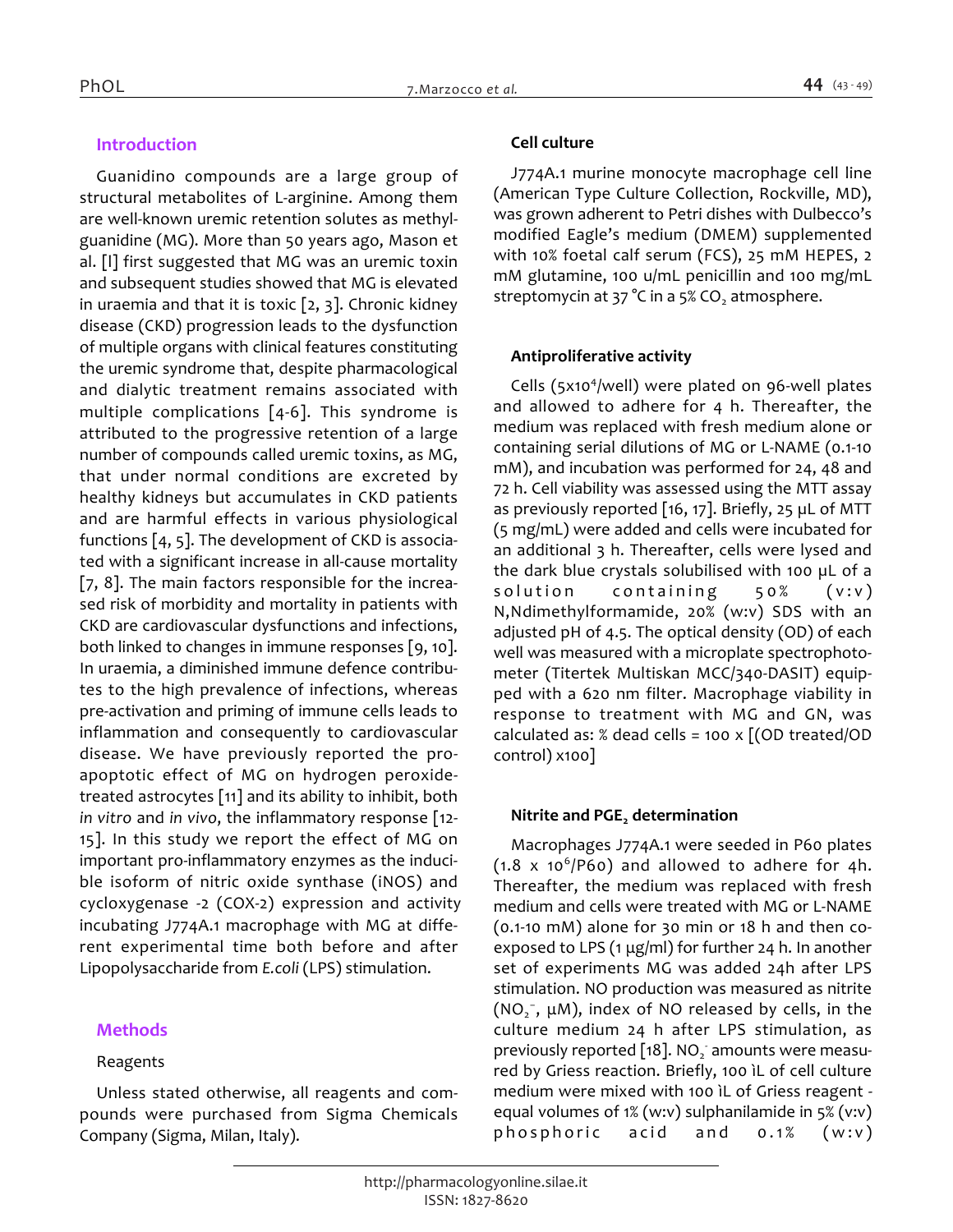*was measured at 550 nm in a microplate reader Titertek (Dasit, Cornaredo, Milan, Italy). The amount of NO<sup>2</sup> - , as µM concentration, in the samples was calculated by a sodium nitrite standard curve.*

*PGE<sup>2</sup> concentration in macrophage culture medium, after MG and LPS treatment as previously described, was assessed by an Enzyme-Linked Immuno Sorbent Assay (ELISA) assay by using a commercial kit, for murine PGE<sup>2</sup> , according to manufacturer's instruction (Cayman Chemicals). Results are expressed as percentage of inhibition vs J774A.1 treated with LPS alone.*

#### *Western blot analysis for iNOS and COX-2 expression*

*iNOS and COX-2 protein expression was assessed*  by Western blot analysis. After nitrite and PGE, *determination cells were scraped off, washed with ice-cold phosphate-buffered saline (PBS), and centrifuged at 5.000 g for 10 min at 4°C. The cell pellet was lysed in a buffer containing 20 mM Tris hydrogen chloride (HCl; pH 7.5), 1 mM sodium orthovanadate, 1 mM phenylmethylsulfonyl fluoride, 10 μg/ml leupeptin, 10 mM sodium fluoride, 150 mM sodium chloride, 10 mg/ml trypsin inhibitor, and 1% Tween-20. Protein concentration was estimated by the Bio-Rad protein assay using bovine serum albumin as standard. Equal amounts of protein (50 μg) were dissolved in Laemmli's sample buffer, boiled, and run on a SDS polyacrylamide gel electrophoresis (SDS-PAGE) minigel (8% polyacrylamide) and then transferred to hybond polyvinylidene difluoride membrane for 40 min. at 5 mA cm2 into 0.45 μm.*

*Membranes were blocked for 40 min in PBS and 5% (w/v) nonfat milk and subsequently probed overnight at 4°C with mouse monoclonal anti-iNOS, anti-COX-2 antibody (BD Laboratories), or antitubulin (Santa Cruz Biotechnologies) in PBS, 5% w/v non fat milk, and 0.1% Tween-20. Blots were then incubated with horseradish peroxidase conjugated goat antimouse immunoglobulin (Ig)G (1:5.000) for 1h at room temperature. Immunoreactive bands were visualized using electro-chemiluminescence assay (ECL) detection system according to the* 

*manufacturer's instructions and exposed to Kodak X-Omat film.* 

*The protein bands of iNOS and COX-2 on XOmat films were quantified by scanning densitometry (Imaging Densitometer GS-700 BIO-RAD U.S.A.). Data are normalized with tubulin expression, used as reference protein as previously reported [19,20], and expressed as % inhibition vs J774A.1 treated with LPS alone.*

#### *Data analysis*

*Data are reported as mean±standard error mean (s.e.m.) values of at least three independent experiments. Statistical analysis was performed by analysis of variance test, and multiple comparisons were made by Bonferroni's test. A P-value less than 0.05 was considered significant.*

## *Results*

#### *MG and L-NAME don't affect J774A.1 macrophage viability*

*To elucidate the influence of MG on viability of J774A.1 macrophages under our experimental conditions, and also for longer period, cells were treated with MG or GN (0.01-1 mM) for 24, 48 and 72 h. Our data indicated that viability of J774A.1 macrophages was not significantly affected by MG and L-NAME treatment (% viability >92% for the highest tested concentrations of both compounds).*

# *MG inhibits NO and PGE<sup>2</sup> release from LPSstimulated J774A.1 macrophages*

*To asses time-dependently effect of MG on NO production we measured nitrite release, a stable end-product of NO, in cellular medium of murine macrophage cell line J774A.1 stimulated with MG (0.1-10 mM) alone or in combination with LPS (1μg/ml). A marked increase of nitrite production in cellular medium was observed at 24h after LPS (44.21 ± 0.8 μM; P < 0.001, vs control). When MG was added to J774A.1 macrophages both 30 min and 18h before and 24 h after LPS a significant and*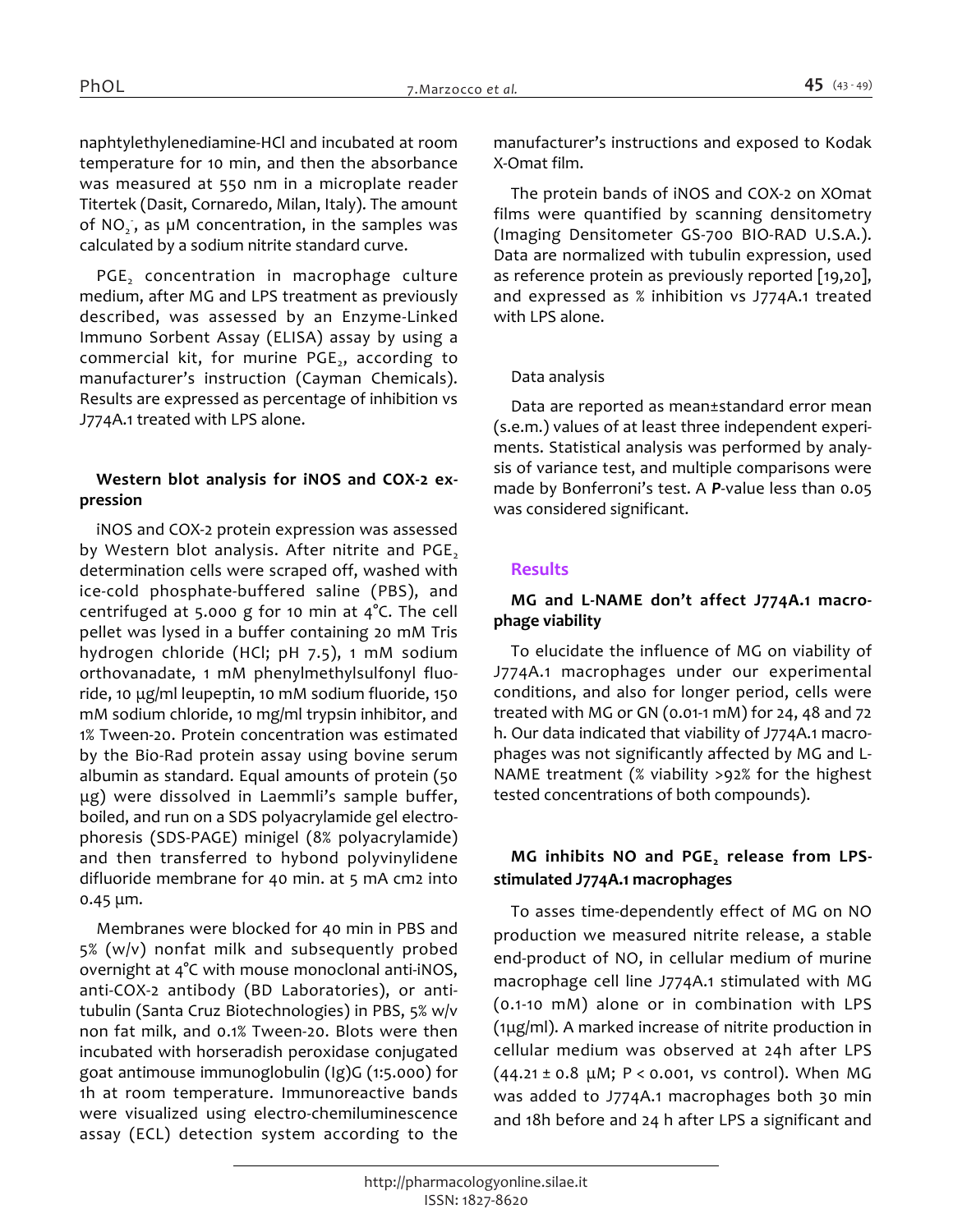*concentration-dependent decrease of nitrite production in cell medium was observed (Figure 1A). Interestingly the inhibitory effect observed with MG at the lowest concentration tested (0.1 mM) resulted stronger respect to that observed with L-NAME, a well known NO inhibitor, tested at the same concentration (Figure 1B).*



*Fig.1 Concentration-dependent effect of MG (0.1-10 mM) in A, and L-NAME (0.1-10 mM) in B, on the release of NO in the medium of LPSstimulated J774.A1 macrophages. \*\*\* P <0.001 and \*\* P <0.01 vs LPS alone.*

*In the same experimental conditions MG (0.1-10 mM) inhibited also PGE<sup>2</sup> release. In particular the inhibitory effect resulted stronger when MG was added 30 min or 18 h before LPS rather than when added after LPS (Figure 2).*



*Fig.2: Concentration-dependent effect of MG (0.1-10mM), added 30 min or 18h before, or 24h after treatment with LPS, on the release of PGE2.*

*The values, mean ± sem, are expressed as% inhibition calculated from the levels of PGE2 released into the medium of J774.A1 macrophages treated with LPS alone (1μg/ml) and are the result of at least 3 experiments each conducted in triplicate. \*\*\* P <0.001 and \*\* P <0.01.*

## *MG inhibits iNOS and COX-2 expression in LPSstimulated macrophage.*

*LPS treatment induces in J774A.1 macrophages iNOS and COX-2 expression (Figure 3, 4). When MG was added to J774A.1 macrophages 30 min or 18 h before LPS we observed a significant and concentration-related inhibition in iNOS expression. In particular we observed a stronger effect when MG was added 30 min before respect to 18h (Figure 3).*

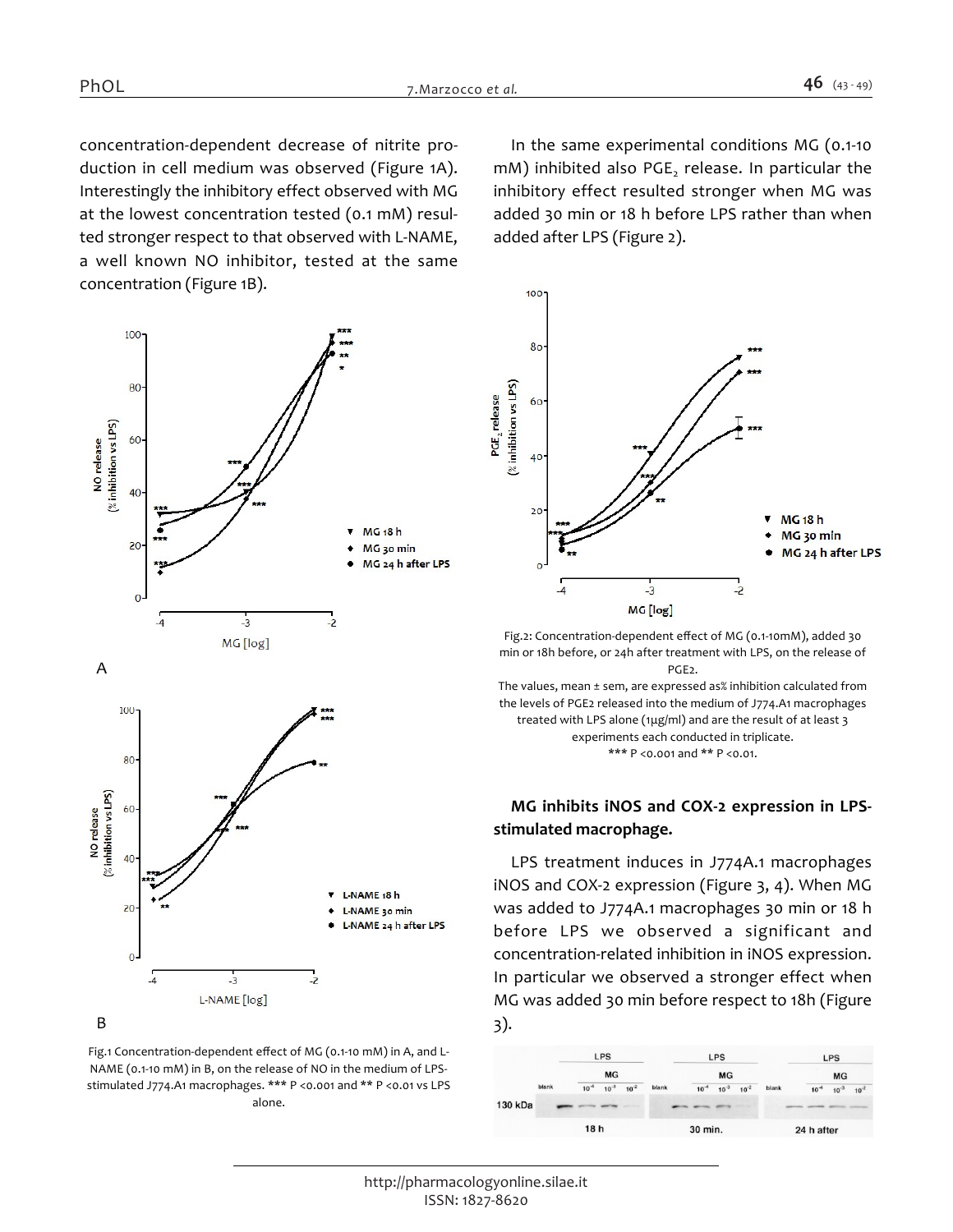

*Fig.3: Concentration-dependent effect of MG (0.1-10mM), added 30 min before 18h or 24h after LPS treatment on the expression of iNOS. The values, mean ± sem, are expressed as% inhibition calculated from the levels of iNOS in J774A.1 macrophages treated with LPS alone (1μg/ml) and are the result of at least 3 experiments each conducted in triplicate In a blot is depicted a representative of these experiments. \*\*\* P <0.001, \*\* P <0.01 and \* P <0.05.*

*As shown in Figure 4, similarly to the effect observed on iNOS, also COX-2 expression resulted inhibited only when MG was added before LPS but, on reverse respect to iNOS, the inhibition was more pronounced when MG was added 18h before respect to 30 min.*



*Fig.4: Concentration-dependent effect of MG (0.1-10mM), added 30 min or 18h before or 24h after LPS treatment on the expression of COX-2. . The values, mean ± sem, are expressed as% inhibition calculated from the levels of iNOS in J774.A1 macrophages treated with LPS alone (1ìg/ml) and are the result of at least 3 experiments each conducted in triplicate. In a blot is depicted a representative of these experiments. \*\*\* P <0.001, \*\* P <0.01.*

#### *Discussion*

*MG is a guanidino compound that has been found in meat extracts, muscle autolyzates and in various tissue and biological fluids [21]. This compound is a product of protein catabolism [22] synthesized from creatinine by active oxygen generated not only by chemical reagents but also by isolated rat hepatocytes and accumulates in chronic renal failure[23]. Previous studies reported that MG attenuates NO production by both constitutive and inducible iNOS [24] and we showed that MG, both in vitro and in vivo, significantly inhibited LPS-induced inflammatory response [25, 12-15]. In this study we report the time – dependent effect of MG on iNOS and COX-2 expression and activity. In order to evaluate the effect of different incubation time of MG in macrophages we incubated J774A.1 macrophages with MG, 30 min or 18 h before and simultaneously with the pro-inflammatory agents LPS for further 24 h. In another set of experiments we also evaluates the effects of MG added 24h after LPS.*

*NO is a labile humoral substance generated from L-arginine by NOS [26]. Neuronal and endothelial NOS are constitutive, calcium-dependent isoforms, whereas the inducible, calcium-independent enzyme iNOS has been found in macrophages, neutrophils and other cells activated by different stimuli. NO plays a key role in host protection against microorganisms and its synthesis can retard inflammatory cell accumulation and activation in certain settings [27]. In addition, during inflammatory responses, increased NO levels derived from iNOS activity would results in the formation of peroxinitrite after reaction with oxygen free radicals, cytotoxic species involved in vasodilatation and tissue damage.*

*Oxidative stress and inflammation are crucial for defence against infections, but they initiate a number of deleterious effects if not properly regulated. Oxidative stress increases in parallel with the progression of CKD and correlates with the level of renal functions [28]. In macrophages NO is generated by iNOS that is expressed to a significant level following stimulation with many agents as*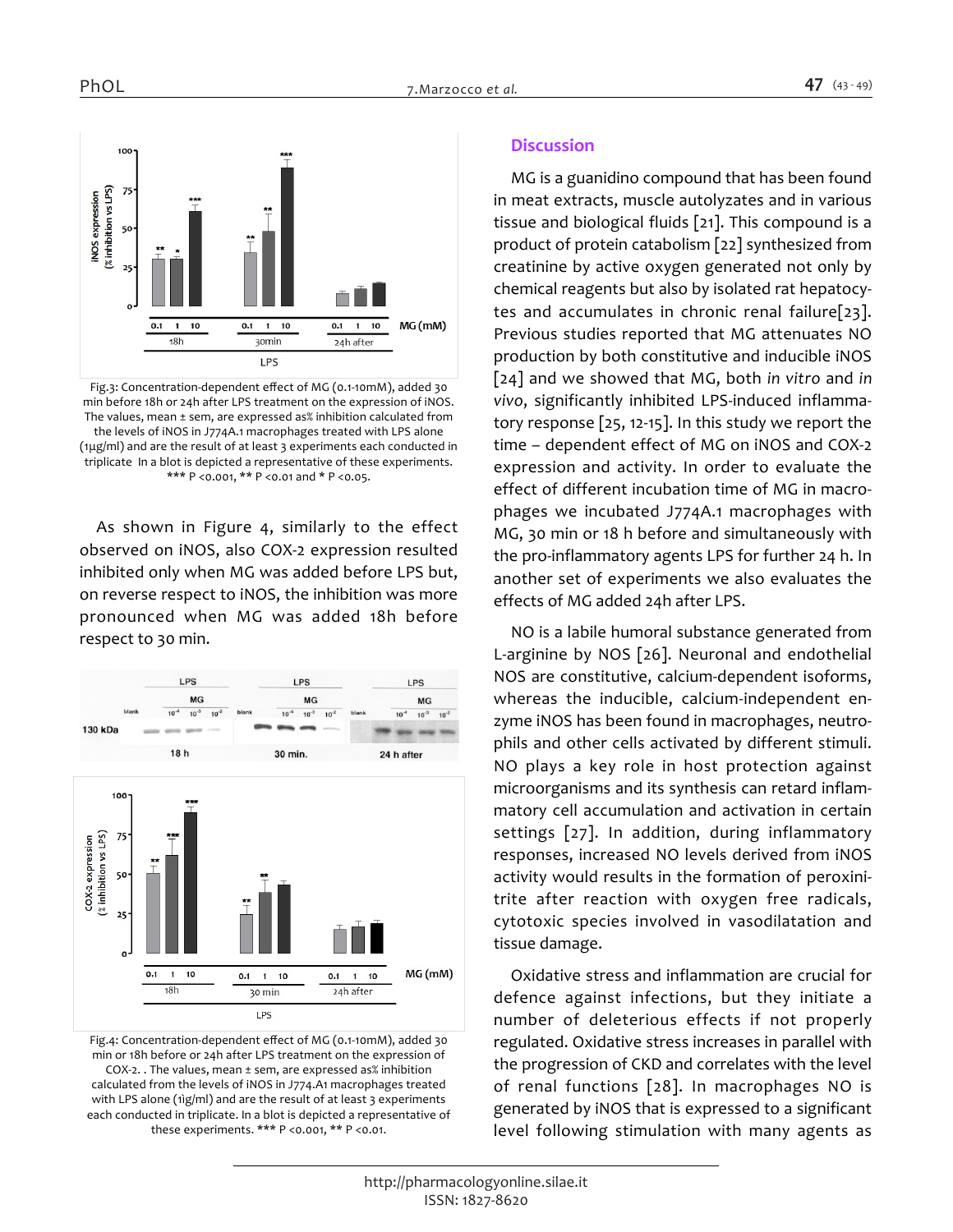*phlogogenic agents, cytokines and lipopolysaccharide [29, 30]. LPS enhances NO formation, following the induction of iNOS, that has been implicated in the pathogenesis of shock and inflammation [31]. In fact, during inflammation, NO is mainly produced by iNOS.*

*Our evidences indicate that MG inhibits NO and PGE<sup>2</sup> release both when added before and when added after LPS, thus indicating that the observed effect at this time was due respectively to an inhibition of the iNOS and COX-2 activity. Furthermore the effects on NO inhibition was comparable to those observed with L-NAME, a well known NO inhibitor. MG only when added before LPS, also inhibits iNOS expression and this effect was more pronounced when MG was added 30 min before LPS respect to 18h indicating that to exerts iNOS inhibition MG requires brief time.*

*During inflammation another important proinflammatory enzyme is COX-2 and its expression was also influenced by NO and iNOS [32]. COX-2 is induced by LPS, certain serum factors, cytokines and growth factors, and is a predominant COX at sites of inflammation. Even though to a lesser extent respect to iNOS, also COX-2 resulted inhibited by MG in LPS-stimulated macrophages. Interestingly COX-2 expression resulted inhibited by MG mostly after a 18h pre-treatment respect to 30 min incubation, indicating that to strongly inhibit COX-2 expression MG requires a longer time respect to iNOS inhibition thus contributing to a reduced response to LPS-induced inflammation. Our results are in according with previous studies demonstrating, in in vivo experimental model, the inhibitory effect of MG on iNOS and COX-2 expression/activity [25, 12-15].*

*Uremia-related immune dysfunction result from a complex interaction between the innate and adaptive immune systems, in which immune activation (hypercytokinemia and acute-phase response) and immune suppression (impairment of response to infections and poor development of adaptive immunity) coexist. Therefore, accelerated tissue degeneration (as a consequence of chronic inflam-* *mation) and increased rate of sepsis (because of a poorly orchestrated immune response) represent one of the most important targets for interventions aiming to reduce mortality in CKD patients. Our results further highlight the importance of removing uremic toxins in CKD patients, considering that the alteration of mediators primarly involved in immune response, iNOS and COX-2, resulted influenced by the time of exposure to MG.*

*Recently, classification of normal and pathologic concentrations of uremic toxins has been extended and updated [33-34]. Their removal is largely hampered by their physicochemical properties and alternative removal techniques, such as strategies to modify intestinal generation or absorption, are considered [35-36]. Thus understanding the effects of uremic toxins, which normally accumulate simoultaneously, will help to develop novel therapeutic strategies and the search for pharmacologic strategies blocking responsible physiopatholological pathways [37].*

#### *Acknowledgments*

*This study was supported by FARB 2012 University of Salerno.*

#### *References*

- *1. Mason MF, Resnik H, Jr Minot AS, Rainey J, Pilcher C, Harrison TR. Mechanism of experimental uremia. Archives of Internal Medicine 1937; 60, 3 12-336*
- *2. Balestri PL, Barsotti G, Camici M, Giovannetti S. High plasma fibrinogen levels and reduced fibrinolytic activity in dogs intoxicated with methylguanidine. Clinical Nephrology 1974; 2,8143*
- *3. Giovannetti S, Biagini M, Balestri PL, Navalesi R, Giagnoni P, DeMatteis A, Ferro-Milone P, Perfetti C. Uraemia-like syndrome in dogs chronically intoxicated with methylguanidine and creatinine. Clinical Science 1969; 36 445-452*
- *4.Vanholder R, Argiles A, Baurmeister U, et al. Uremic toxicity: Present state of the art. Int J Artif Organs 2001; 24: 695–725*
- *5. Raff AC, Meyer TW, Hostetter TH. New insights into uremic toxicity. Curr Opin Nephrol Hypertens 2008; 17: 560–565*
- *6.Di Micco L, Marzocco S, Sirico ML, Torraca S, Di Iorio B. Does daily dialysis improve hypertension in chronic haemodialysis patients? Current Hypertension Reviews ISSN 2012; 8,(4), 291-295.*
- *7. Wen CP, Cheng TY, Tsai MK, Chang YC, Chan HT, Tsai SP, Chiang PH, Hsu CC, Sung, PK, Hsu YH, et al. All-cause mortality attributable to chronic kidney disease: A*